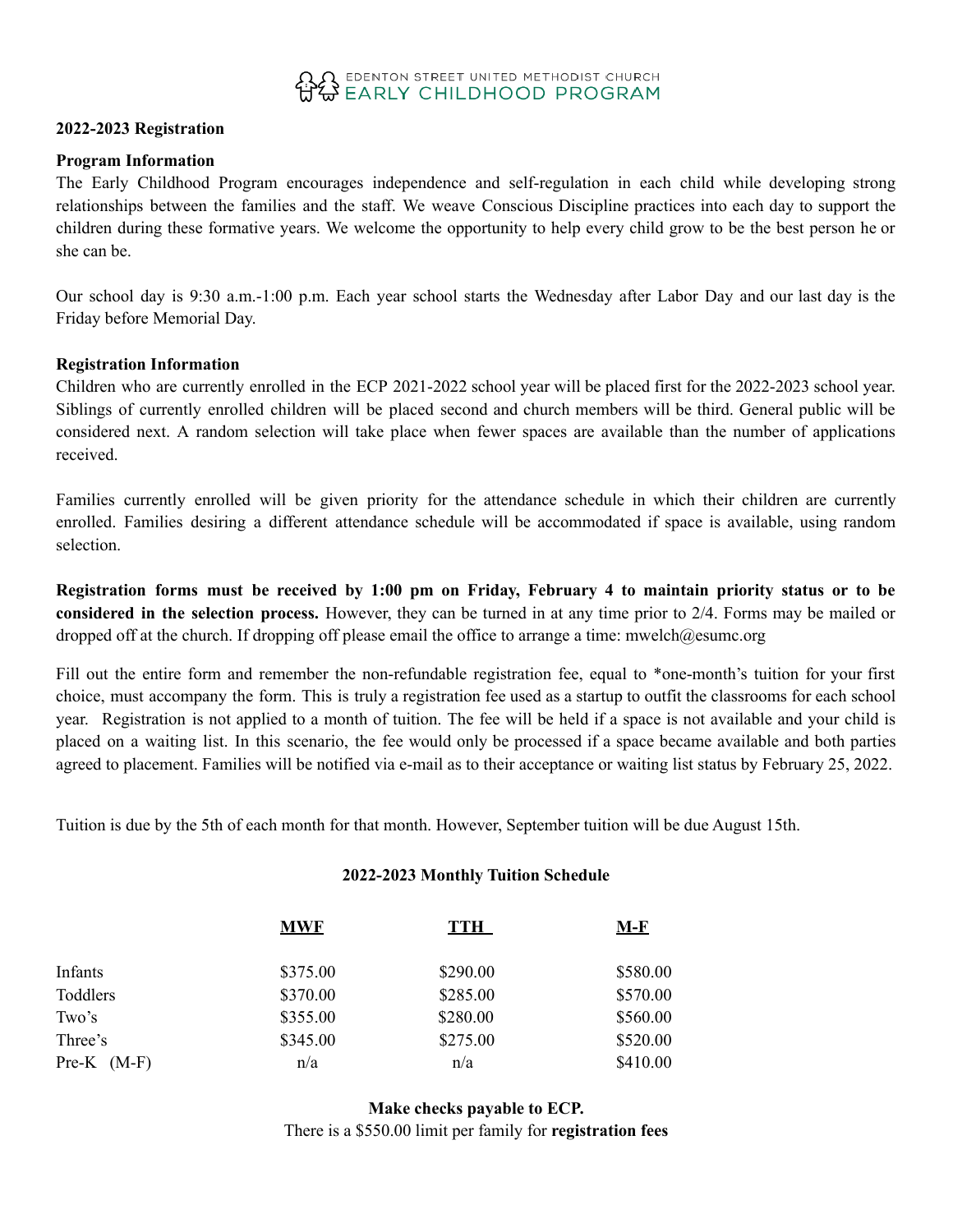## **ESUMC Early Childhood Program Enrollment Application for 2022-2023 School Year**

|                                            | (Last) |                                                                                          |                                                                                                                                                                                                                                |
|--------------------------------------------|--------|------------------------------------------------------------------------------------------|--------------------------------------------------------------------------------------------------------------------------------------------------------------------------------------------------------------------------------|
|                                            |        | (First)                                                                                  |                                                                                                                                                                                                                                |
|                                            |        |                                                                                          |                                                                                                                                                                                                                                |
|                                            |        | If enrolling more than one child please use a separate form for each child.              |                                                                                                                                                                                                                                |
|                                            |        |                                                                                          | Clearly print parent/guardian email(s) to be added to our online school communication tool.                                                                                                                                    |
|                                            |        |                                                                                          |                                                                                                                                                                                                                                |
|                                            |        |                                                                                          |                                                                                                                                                                                                                                |
|                                            |        |                                                                                          |                                                                                                                                                                                                                                |
|                                            |        |                                                                                          |                                                                                                                                                                                                                                |
|                                            |        | Please list any allergies, medications, treatments and/or therapies your child receives: | <u> 1990 - Johann Stoff, deutscher Stoffen und der Stoffen und der Stoffen und der Stoffen und der Stoffen und de</u>                                                                                                          |
|                                            |        | environment for all children. Nuts are always prohibited.                                | ECP is an Allergy Aware School. We may ask all parents to limit the foods sent to school to provide the safest                                                                                                                 |
|                                            |        |                                                                                          |                                                                                                                                                                                                                                |
|                                            |        |                                                                                          |                                                                                                                                                                                                                                |
|                                            |        |                                                                                          |                                                                                                                                                                                                                                |
|                                            |        |                                                                                          | List three local persons that we may contact if family members listed above cannot be reached in the event of an                                                                                                               |
|                                            |        |                                                                                          |                                                                                                                                                                                                                                |
|                                            |        |                                                                                          |                                                                                                                                                                                                                                |
|                                            |        |                                                                                          |                                                                                                                                                                                                                                |
|                                            |        |                                                                                          |                                                                                                                                                                                                                                |
| <b>Emergency Information</b><br>emergency. |        |                                                                                          | List the names of people who will pick up your child on a regular basis. If someone other than those listed below needs to<br>pick up your child then a written notice should be given to the office prior to the pickup date. |

Parent/Guardian Signature\_\_\_\_\_\_\_\_\_\_\_\_\_\_\_\_\_\_\_\_\_\_\_\_\_\_\_\_\_\_\_\_\_\_\_\_\_\_\_\_\_\_\_\_\_\_\_\_ Date\_\_\_\_\_\_\_\_\_\_\_\_\_\_\_\_\_\_\_\_\_\_\_